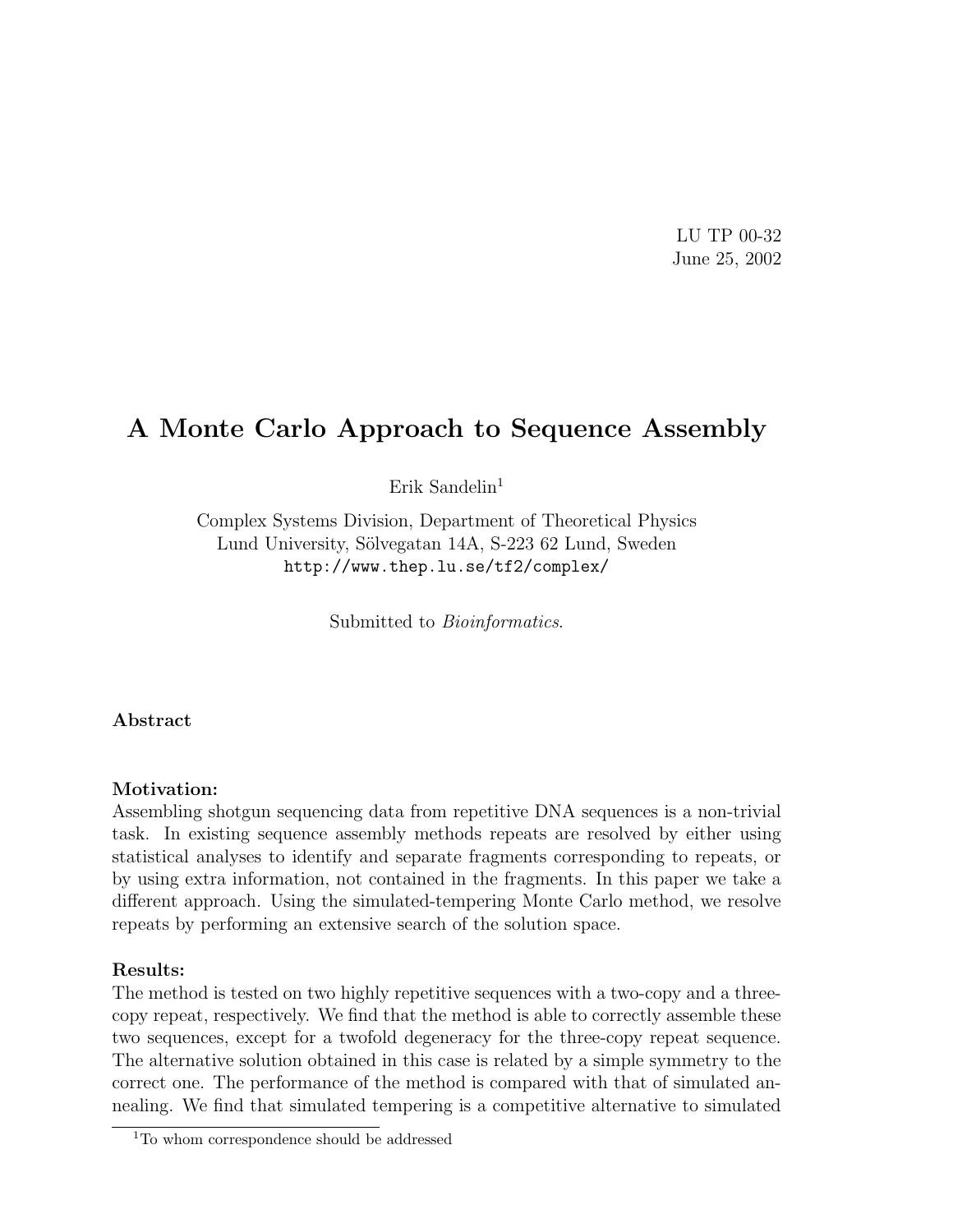annealing.

# Contact:

erik@thep.lu.se

### Keywords:

Monte Carlo methods, simulated tempering, simulated annealing, shotgun sequencing, sequence assembly.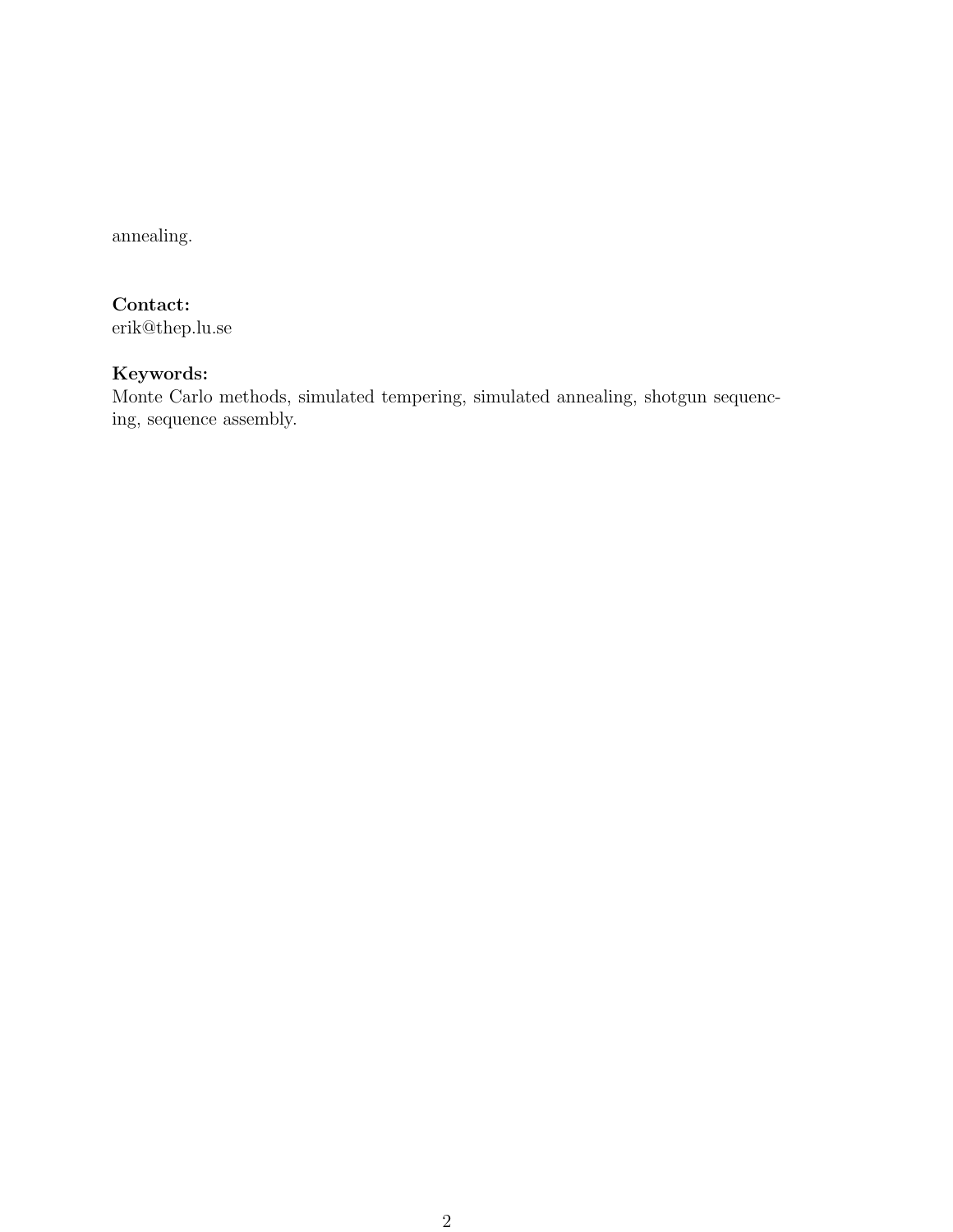# 1 Introduction

Today it is not possible to accurately determine more than about 1000 consecutive base pairs of a DNA sequence (Waterman, 1995). This is a major limitation for large-scale sequencing projects. One approach to avoid this limitation is shotgun sequencing, which most notably has been used to successfully sequence the Drosophila genome (Myers et al., 2000) and to produce a draft version of the human genome. In shotgun sequencing short fragments are randomly sampled from the target sequence. With sufficient oversampling, the original sequence can be inferred by assembling overlapping fragments. To find the correct assembly of the fragments is called the sequence assembly problem.

A large part of the DNA of complex organisms consists of repetitive sequences (Brown, 1999). These repeats present a challenge for assembly algorithms. Due to "false" overlaps, i.e. overlaps corresponding to fragments originating from different copies of a repeat, the repeats might produce incorrect solutions competing with the correct solution. To correctly assemble repetitive sequences, assembly algorithms must be able to discriminate these solutions.

Most sequence assembly algorithms are based on some variation of the greedy algorithm (Green, 1996; Huang, 1992; Huang, 1996; Kim and Segre, 1999; Myers, 1995; Sutton *et al.*, 1995). In the greedy approach, the fragments are assembled by repeatedly merging the pair of fragments with highest overlap. This is a very fast method. However, it typically explores only a tiny part of the solution space, and in the presence of repeats in the target sequence it can end up at an incorrect solution. Several greedy based methods which try to avoid this problem have been developed (Green, 1996; Huang, 1996; Kim and Segre, 1999; Myers, 1995; Sutton  $et \ al.,\ 1995$ ). Some of these methods perform statistical analyses of the fragments in order to identify and separate fragments corresponding to false overlaps (Huang, 1996; Kim and Segre, 1999; Myers, 1995), while others use additional information, not contained in the fragments (Green, 1996; Sutton et al., 1995).

A different approach to resolve repeats, without using additional information or separating fragments corresponding to false overlaps, is to use stochastic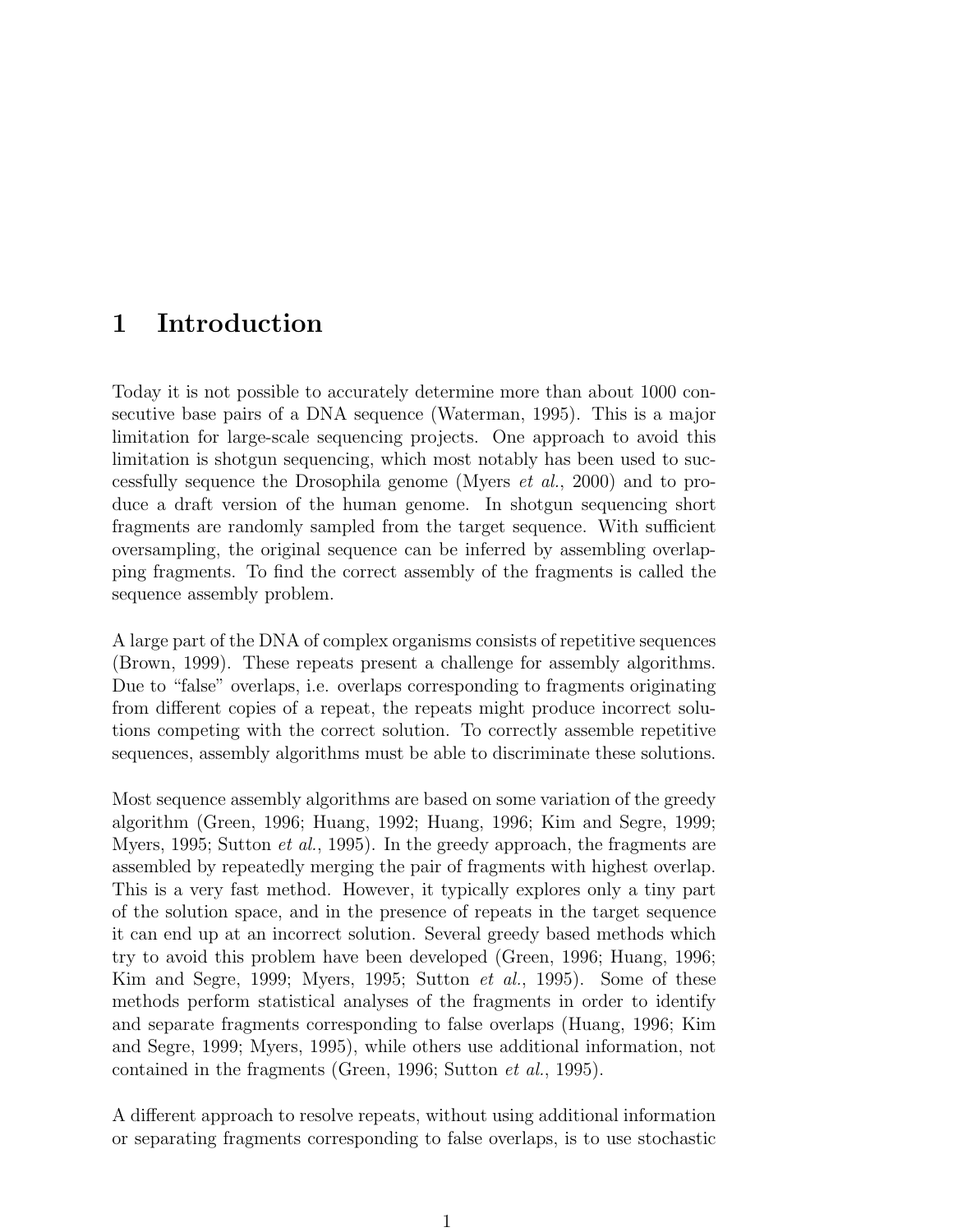methods to perform an extensive search of the solution space. In this study we apply the simulated-tempering Monte Carlo method (Lyubartsev et al., 1992; Marinari and Parisi, 1992) to the sequence assembly problem. Simulated tempering is related to simulated annealing (Kirkpatrick et al., 1983), which has been used previously for sequence assembly (Burks *et al.*, 1994a; Burks et al., 1994b; Churchill et al., 1993). Simulated tempering differs from simulated annealing in that it uses stochastic moves in temperature. It has been applied, for example, to protein (Irbäck and Potthast, 1995) and spin glass (Marinari and Parisi, 1992) models.

In this paper we test simulated tempering on two highly repetitive sequences, with a two-copy and a three-copy repeat, respectively. It is found that simulated tempering successfully assembles the two-copy repeat sequence. For the three-copy repeat sequence it finds two solutions, the correct solution and a solution with the two internal non-repetitive segments interchanged. The efficiency of simulated tempering is compared to that of simulated annealing (Kirkpatrick *et al.*, 1983). For comparison, we also apply two greedy based methods to the same problems.

This paper is organized as follows. Section 2 describes the sequence assembly problem. In Sec. 3, brief descriptions of the greedy algorithm and the simulated-tempering method are given. Section 4 contains our results, and a summary is given in Sec. 5.

# 2 Sequence Assembly

As mentioned in the introduction, shotgun sequencing avoids the limitations of present-day sequencing technology by randomly sampling short fragments from the target sequence. The target sequence is subsequently inferred by assembling the fragments guided by their pairwise overlaps.

The problem studied in this paper is to reconstruct a target sequence with  $G$  base pairs, by assembling  $N$  fragments into a continuous sequence. The mean length of the fragments is denoted by  $\overline{L}$ , and an assembly is described by a particular ordering, or layout, of the fragments. A layout produces a consensus sequence (see Fig. 1), which is the proposed solution to the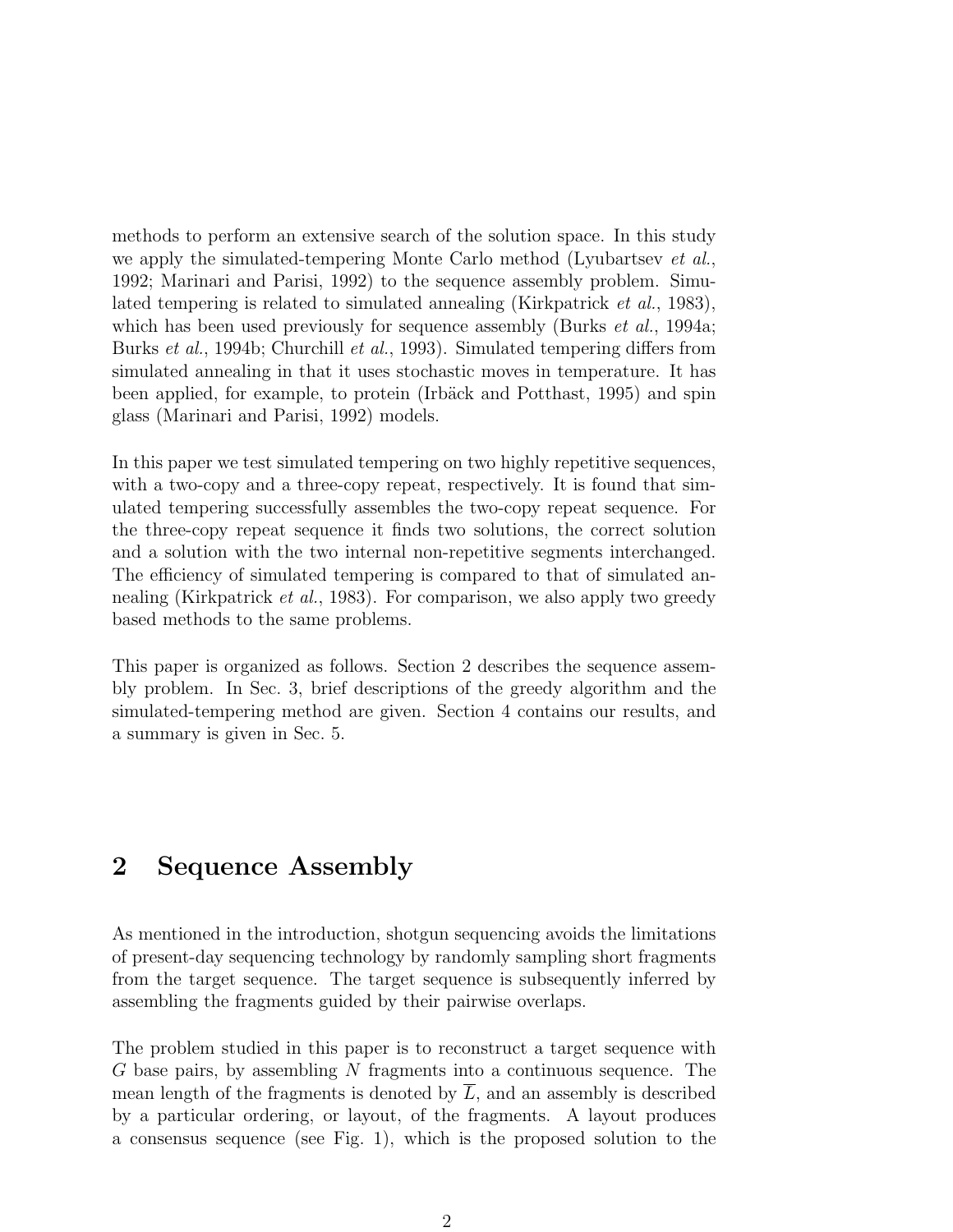

Figure 1: A schematic picture of a layout and the corresponding consensus sequence. The "projection" of a layout  $[(a)$  and  $(b)]$  produces a consensus sequence (c).

problem. The length of the consensus sequence is denoted by  $G_c$ . The success of sequence assembly depends on the amount of oversampling, and a useful quantity is the mean coverage  $\overline{C}$ , defined as  $\overline{C} = N\overline{L}/G$ .

The assembly procedure is hampered by

- Errors in the sequencing of the fragments.
- Unknown orientation of the fragments. We do not know from which of the two DNA strands a fragment originates.
- Incomplete coverage of the target sequence. Due to the stochastic nature of the sampling procedure, parts of the target sequence might not be covered at all.

In this study we consider a semi-idealized version of the sequence assembly problem, where the target sequence is completely covered, the orientation of the fragments is known, all fragments have the same length, 400bp, and the fragments are sequenced with an error rate of 2% and contain no insertions or deletions.

To calculate the overlaps of the fragments, we use a scoring of 3 for a match and −1 for a mismatch. Since we do not consider insertions or deletions, no dynamical programming is needed.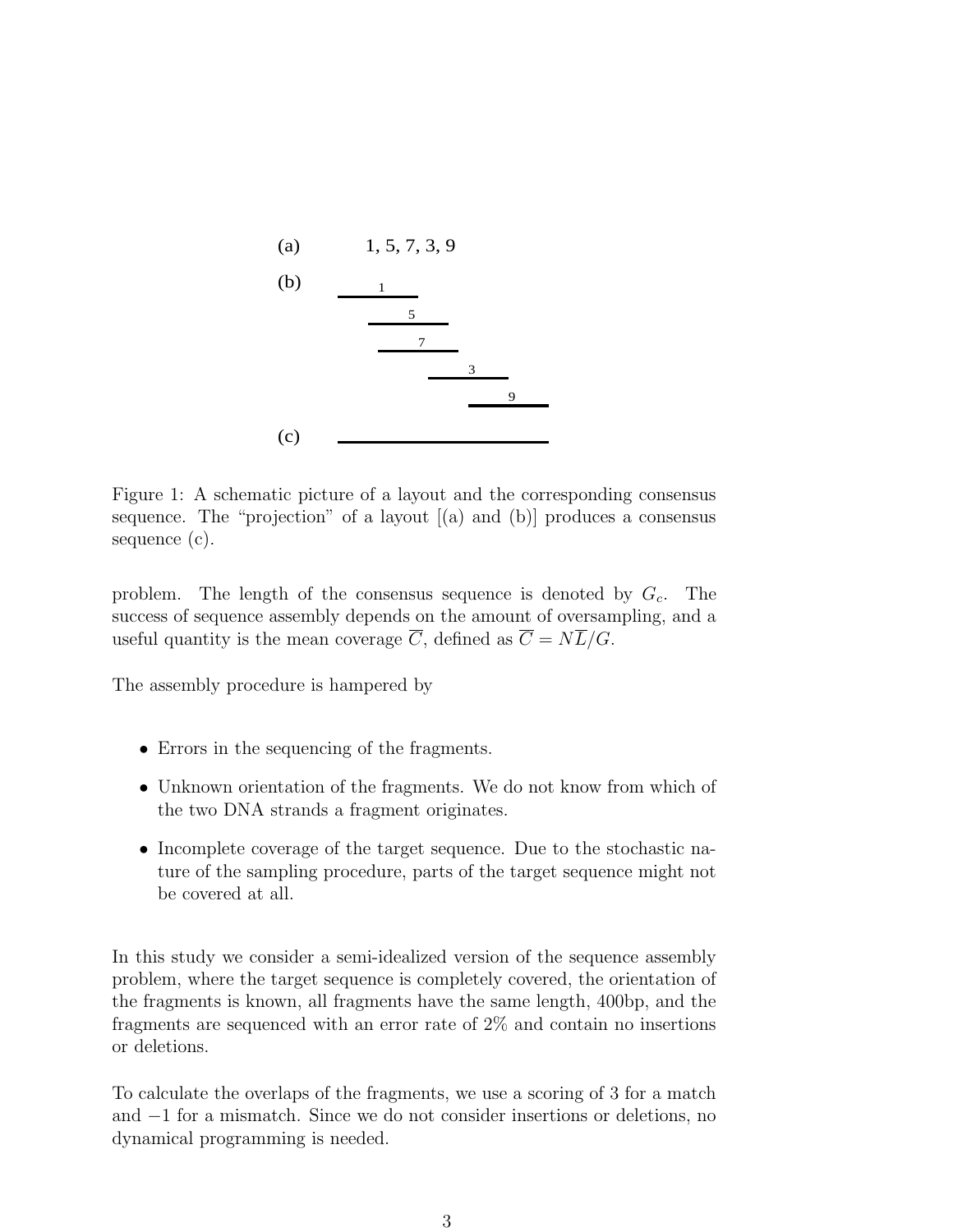## 3 Methods

#### 3.1 Greedy

Most sequence assembly methods rely on some variation of the greedy algorithm (Green, 1996; Huang, 1992; Huang, 1996; Kim and Segre, 1999; Myers, 1995; Sutton et al., 1995). In the greedy algorithm, taking the pair of fragments with highest overlap as starting point, the layout is constructed by successively adding the fragment which has the highest overlap with the assembled fragments. This corresponds to a deterministic local optimization scheme and is a very fast algorithm. Moreover, if the target sequence contains no repeats, it will almost always lead to the correct layout. However, if the target sequence does contain repeats, the local optimization scheme of the greedy algorithm might fail due to "false" overlaps, i.e. overlaps corresponding to fragments originating from different copies of a repeat.

Since repeats are common in the DNA of complex organisms ( $\sim$  14% of the human genome (Brown, 1999)), ways to deal with repeats must be invented. Indeed, several methods to handle repeats have been developed in the context of greedy algorithms (Green, 1996; Huang, 1996; Kim and Segre, 1999; Myers, 1995; Sutton et al., 1995). In order to identify false overlaps, some methods (Huang, 1996; Kim and Segre, 1999; Myers, 1995) use statistical analyses of the given fragments, without any further information. Other methods (Green, 1996; Sutton et al., 1995) require additional information, not contained in the fragments, to disentangle the repeats.

#### 3.2 Stochastic Methods

As discussed in the previous section, the greedy algorithm can be viewed as a local optimization method. Typically, it explores only a tiny fraction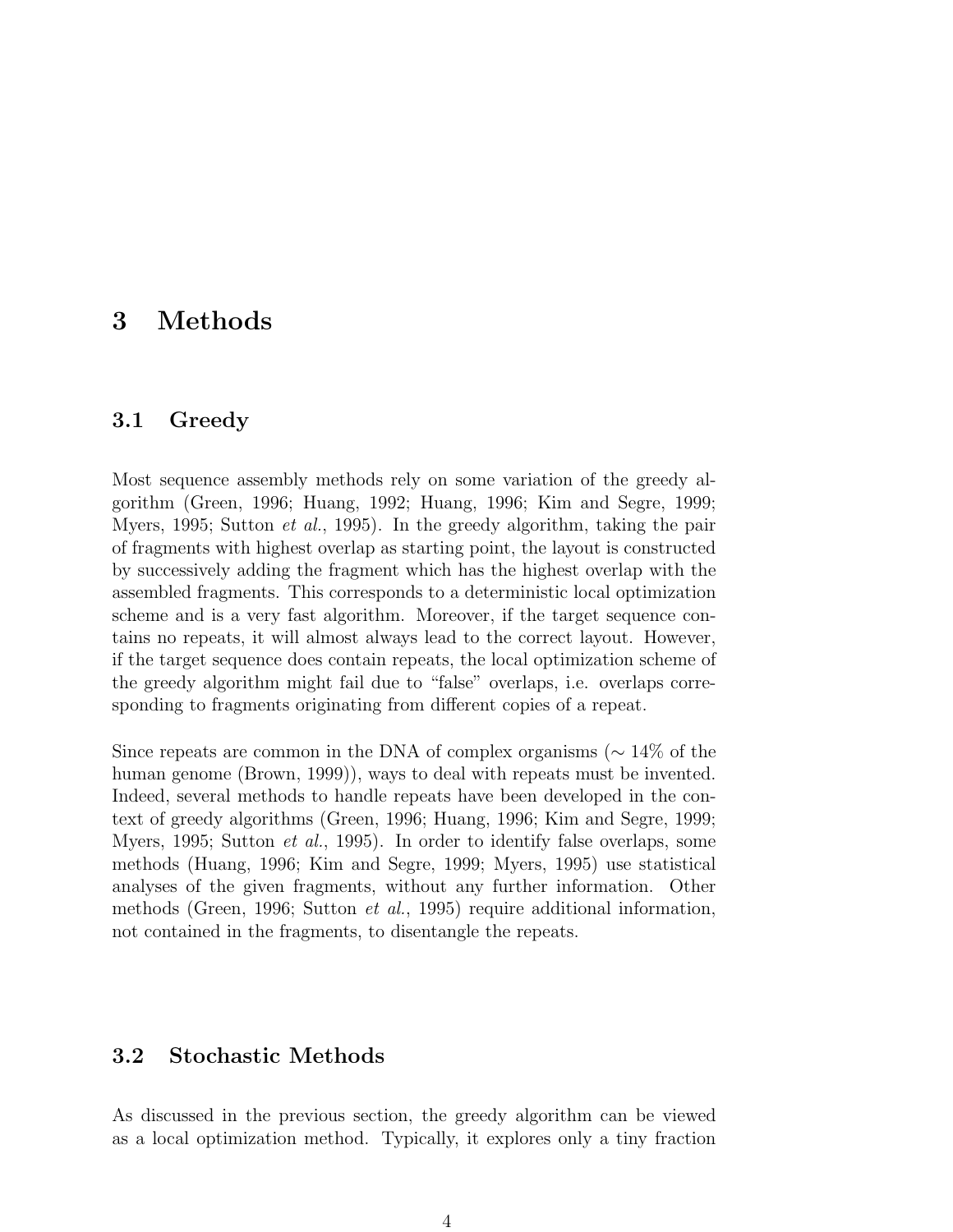of all possible solutions. For repetitive sequences, a more extensive search is required. This calls for stochastic methods, and an obvious candidate is simulated annealing (Kirkpatrick et al., 1983), which indeed has been applied to this problem (Burks et al., 1994a; Burks et al., 1994b; Churchill et al., 1993).

In the simulated-annealing approach to the sequence assembly problem, one defines an "energy" function  $E$ , or "objective" function, based on the overlaps of the fragments. A convenient choice is

$$
E = -\sum_{i=1}^{N-1} O_{i,i+1},
$$
\n(1)

where  $O_{i,i+1}$  is the overlap between the fragments at position i and  $i+1$  in the layout. Simulated annealing tries to minimize this energy function using stochastic reshuffling of the fragments.

In the presence of repeats, there can be incorrect layouts with energies similar to that of the correct layout. In this situation it is unavoidable that simulated annealing sometimes generates incorrect solutions. However, the incorrect solutions can often be identified by observing regions in the consensus sequence with unusually high coverage, or by comparing the lengths of the consensus sequence and the target sequence. This means that we can use all fragments in the layout construction. There is no need to treat false overlaps separately.

Another appealing feature of stochastic methods is the possibility to include ancillary information in the layout construction (Burks et al., 1994a). This is done by adding terms to the energy function which penalize solutions in conflict with this information.

It should be mentioned that simulated annealing is not the only other stochastic method that has been applied to sequence assembly. For example, Parsons and Johnson (Parsons and Johnson, 1995) have used a genetic algorithm.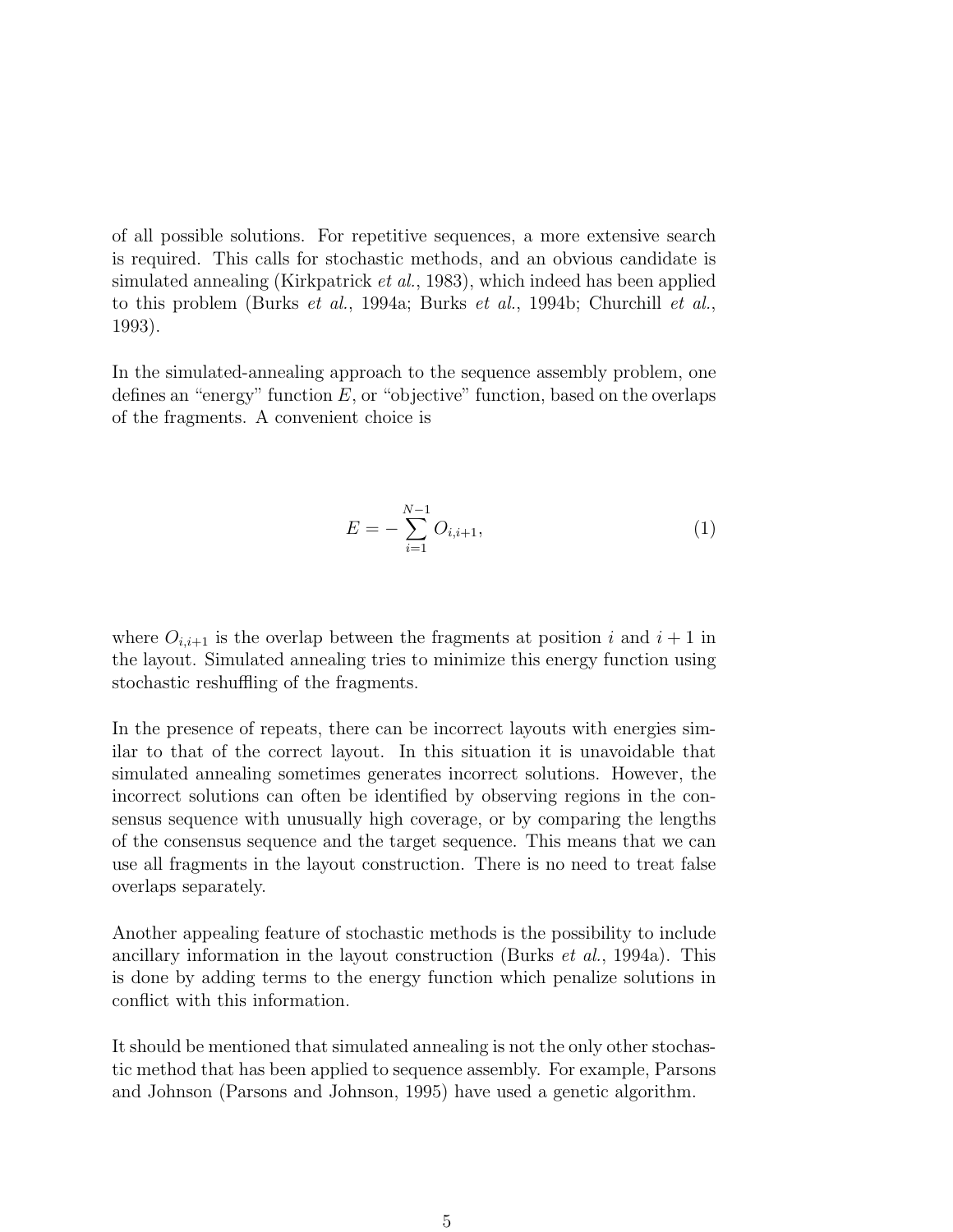#### 3.3 Simulated Tempering

In simulated annealing, stochastic reshuffling moves, or Monte Carlo (MC) steps, are combined with a deterministic cooling scheme. The system is taken through a predefined set of temperatures, and a fixed number of MC steps is performed at each temperature. The hope is that the stochastic moves will help the system to avoid local minima, and that the cooling scheme will guide the system towards the global minimum.

Simulated tempering (Lyubartsev et al., 1992; Marinari and Parisi, 1992) also uses a set of predefined temperatures. However, here not only the reshuffling moves but also the moves in temperature are stochastic, which in particular means that both upward and downward moves in temperature are allowed. The hope is that this will help the system to escape from local minima. Simulated tempering has earlier been applied to problems with rugged energy landscapes containing multiple minima, such as models of proteins (Irbäck and Potthast, 1995) and spin glasses (Marinari and Parisi, 1992).

To be more precise, in simulated tempering one simulates the joint probability

$$
P(r,k) \propto \exp\left[-g_k - E(r)/T_k\right],\tag{2}
$$

where  $r$  denotes a particular layout and  $k$  is a temperature index. This distribution contains two sets of parameters; the temperatures that the system is allowed to visit,  ${T_k}$ , and a set of tunable parameters,  ${g_k}$ . In this study, the temperatures  $T_k$  were chosen according to (Hansmann and Okamoto, 1997)

$$
T_k = T_{\min} \left( \frac{T_{\max}}{T_{\min}} \right)^{(k-1)/(K-1)}, \qquad (3)
$$

where  $T_{\min} = T_1$  and  $T_{\max} = T_K$  denote the lowest and highest allowed temperatures, respectively. The lowest temperature  $T_{\min}$  should be chosen such that the system has a high probability of visiting the low-energy configurations, while  $T_{\text{max}}$  is chosen such that the system has good mobility in configuration space. The number of intervening temperatures should be chosen such that moves in temperature are accepted with a reasonable probability. In this study, a set of short trial runs were used to choose  $T_{\min}$ ,  $T_{\max}$ and  $K$  (see Table 1).

The  $g_k$  parameters govern the marginal distribution in k,  $P(k)$ . Hence, to have good mobility in k, it is essential to make a careful choice of  $\{g_k\}$ .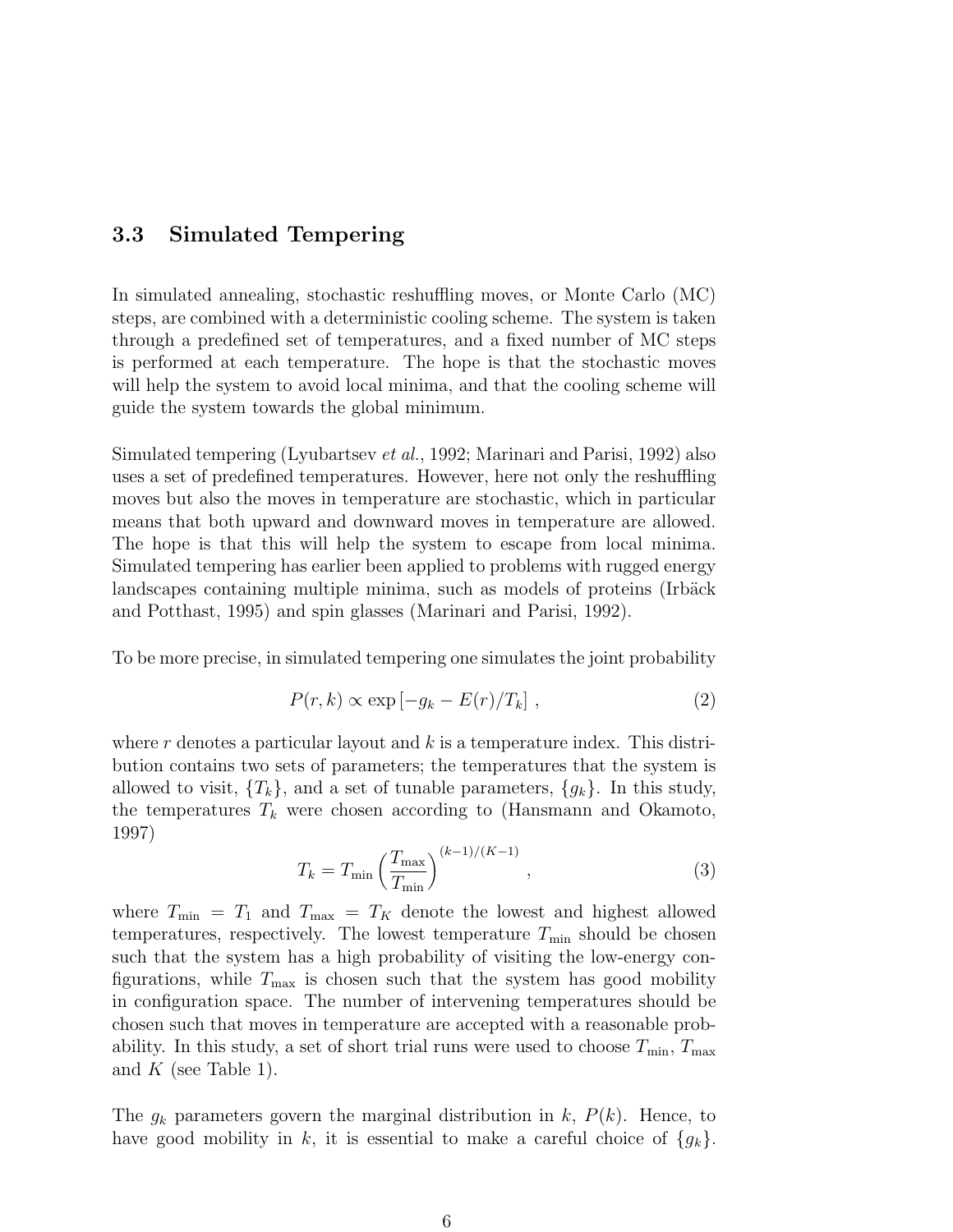|               | S1    | 82    |
|---------------|-------|-------|
| K             | 10    | 15    |
| $T_{\rm min}$ | 145.8 | 112.0 |
| $T_{\rm max}$ | 189.0 | 200.0 |

Table 1: Simulation parameters for the two data sets S1 and S2. Shown are the number of temperatures,  $K$ , and the highest,  $T_{\text{max}}$ , and lowest,  $T_{\text{min}}$ , temperatures.

This is typically achieved by means of trial runs (Irbäck and Potthast, 1995). The actual simulation of the distribution  $P(r, k)$  is done by using ordinary separate updates of r and k. In this study, the update of r is done by selecting a pair of fragments at random and try to swap their positions in the layout. Temperature moves are to adjacent temperatures,  $k \to k \pm 1$ .

### 4 Results

In this study we test simulated tempering on two sequences, both of which contain repeats. One of the sequences has a two-copy repeat and the other a three-copy repeat. For the two-copy repeat sequence we find that simulated tempering is able to correctly assemble the data set without prior separation of fragments corresponding to false overlaps. For the three-copy repeat sequence, simulated tempering finds two solutions, the correct solution and a solution where the order of the two internal non-repetitive segments is interchanged (see Fig. 3 below). The efficiency of simulated tempering is compared to that of simulated annealing.

To monitor the progress of the simulations, we measure three quantities: the energy  $E$  of the layout, the length  $G_c$  of the consensus sequence, and the similarity M of the consensus sequence and the target sequence. To define M we first aligned the two sequences, using the same scoring scheme as for the overlaps. We then take  $M$  as the number of matches in the alignment divided by the length of the alignment.

As mentioned in section 3.2, the presence of repeats might produce incorrect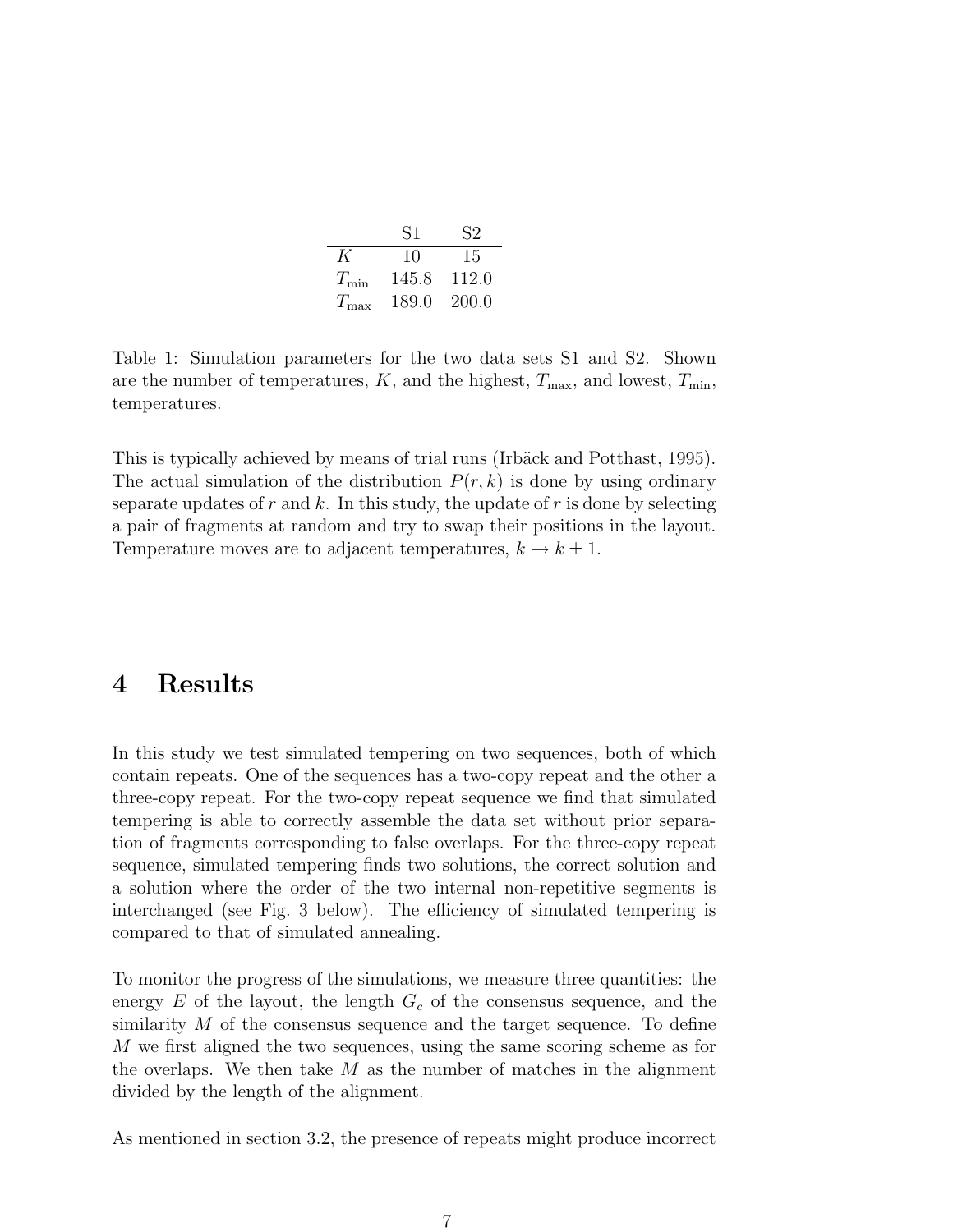layouts with low energies, which make it impossible to identify correct solutions by just monitoring the energy of the layouts. However, often these incorrect low-energy layouts produce consensus sequences that are shorter than the correct solutions. The correct solutions can then be identified by monitoring  $G_c$  and compare it with the length of the target sequence,  $G$ .

#### 4.1 Sequences

Starting with the 2126bp HUMATPK01 (accession code M55090) human brain DNA sequence (Sverdlov et al., 1987) from GenBank (Release 116.0) (Benson et al., 1999), we constructed two artificial sequences with a two-copy and a three-copy repeat, respectively, by duplicating a 500bp long region and inserting it at different places in the original sequence (see Table 2). By randomly choosing uniformly distributed starting points along the sequences, we generated a set of fragments for each target sequence. The number of fragments was chosen to give a mean coverage  $\overline{C}$  of 7.3. Errors in the fragments were introduced by substituting base pairs with a probability of 2%.

Details of these two data sets can be found in Table 2. The fragments in these data sets completely cover the interior of the target sequences, but, as indicated by the differences between  $G$  and the length  $G_0$  of the correct consensus sequence, a few bases at the ends are not covered.

#### 4.2 Greedy

Although this study is focused on stochastic methods, it is interesting to see how greedy based methods perform on these two data sets. To this end, we consider two different methods. The first one amounts to taking an arbitrary pair of fragments as starting point, and then successively add the fragments with highest overlap. This is repeated for all possible starting points. The second algorithm is CAP2 (Huang, 1996; software downloaded by ftp from the author). CAP2 is meant specifically for repetitive sequences. However,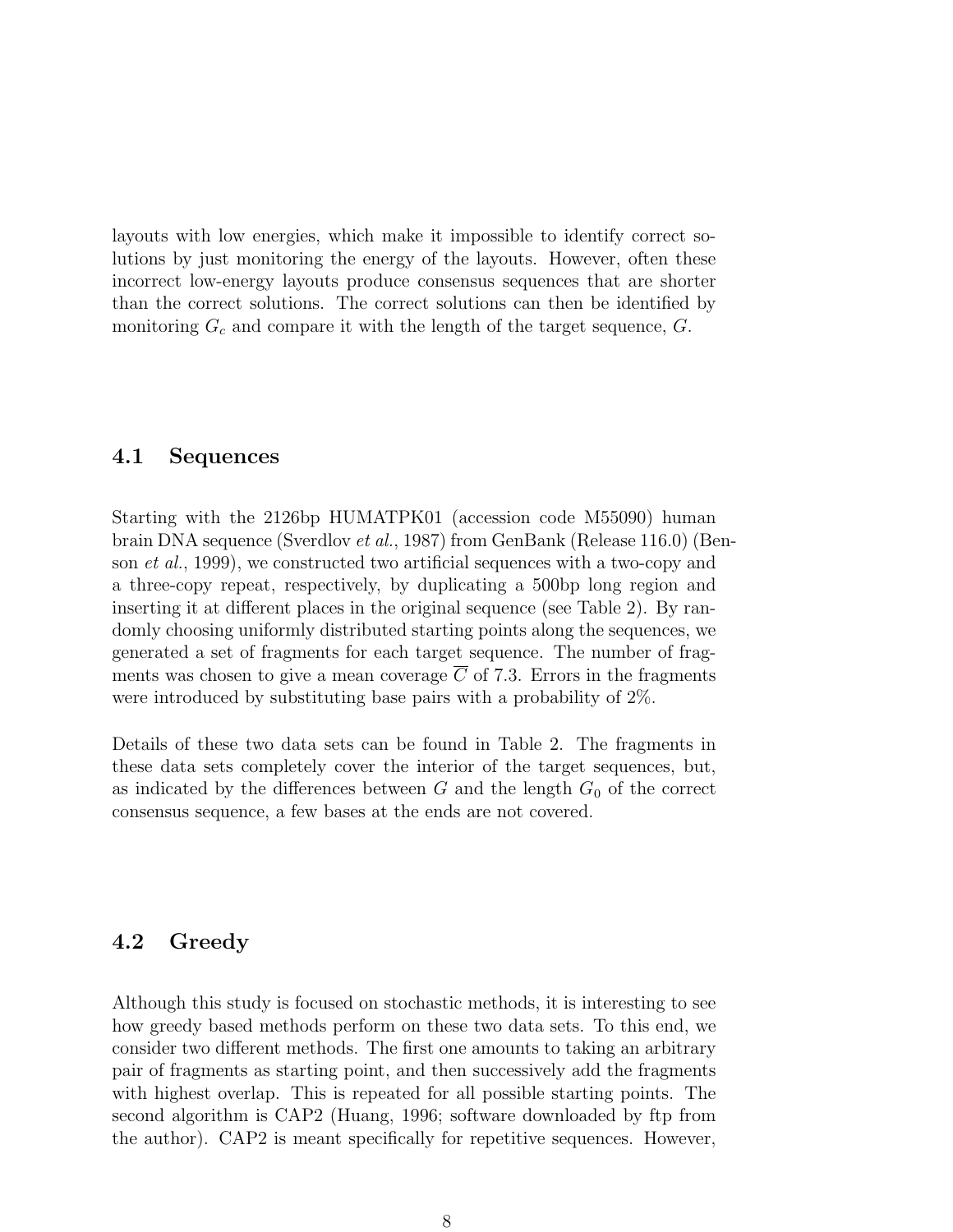|                | S <sub>1</sub> | S <sub>2</sub> |
|----------------|----------------|----------------|
| G              | 2626           | 3126           |
| 1st copy       | $201 - 700$    | $201 - 700$    |
| 2nd copy       | $1301 - 1800$  | $1301 - 1800$  |
| 3rd copy       |                | $2301 - 2800$  |
| % repeats      | 38             | 47             |
| $\overline{N}$ | 48             | 57             |
| L              | 400            | 400            |
| $\overline{C}$ | 7.3            | 7.3            |
| $E_0$          | -47279         | $-56294$       |
| $G_0$          | 2619           | 3078           |
| $M_0$          | 0.998          | 0.998          |

Table 2: Details of the two data sets S1 and S2. Shown are the length G of the target sequence, the positions of the repeats, the percentage of repeats in the target sequence, the number  $N$  of fragments, the fragment length  $L$ , the mean coverage  $\overline{C}$ , the energy  $E_0$  of the correct layout, the length  $G_0$  of the correct consensus sequence, and the similarity  $M_0$  between the correct consensus sequence and the target sequence.

it resolves repeats using small differences between the copies of the same repetitive sequence. Such differences do not exist in our examples.

By repeating the first method for all possible starting points it turned out that correct consensus sequences could be obtained. The quality of these solutions was almost as high as for the stochastic methods (see below), and the method is faster than these. However, the energies of the solutions were significantly higher than those found with simulated tempering. A closer examination revealed that this is due to an uneven distribution of fragments originating from repeats, leaving some regions covered by only one fragment, and due to incorrect positioning of several repeat-flanking fragments. We take this as an indication that the method might run into severe difficulties for more general data sets. The solutions obtained by simulated tempering did not have these properties.

The CAP2 algorithm turned out to fail for both data sets. In both cases, it produced two disjoint sequences with low similarities to the target sequences. Most probably, the explanation for this is that the repeats are 100% identical in our examples.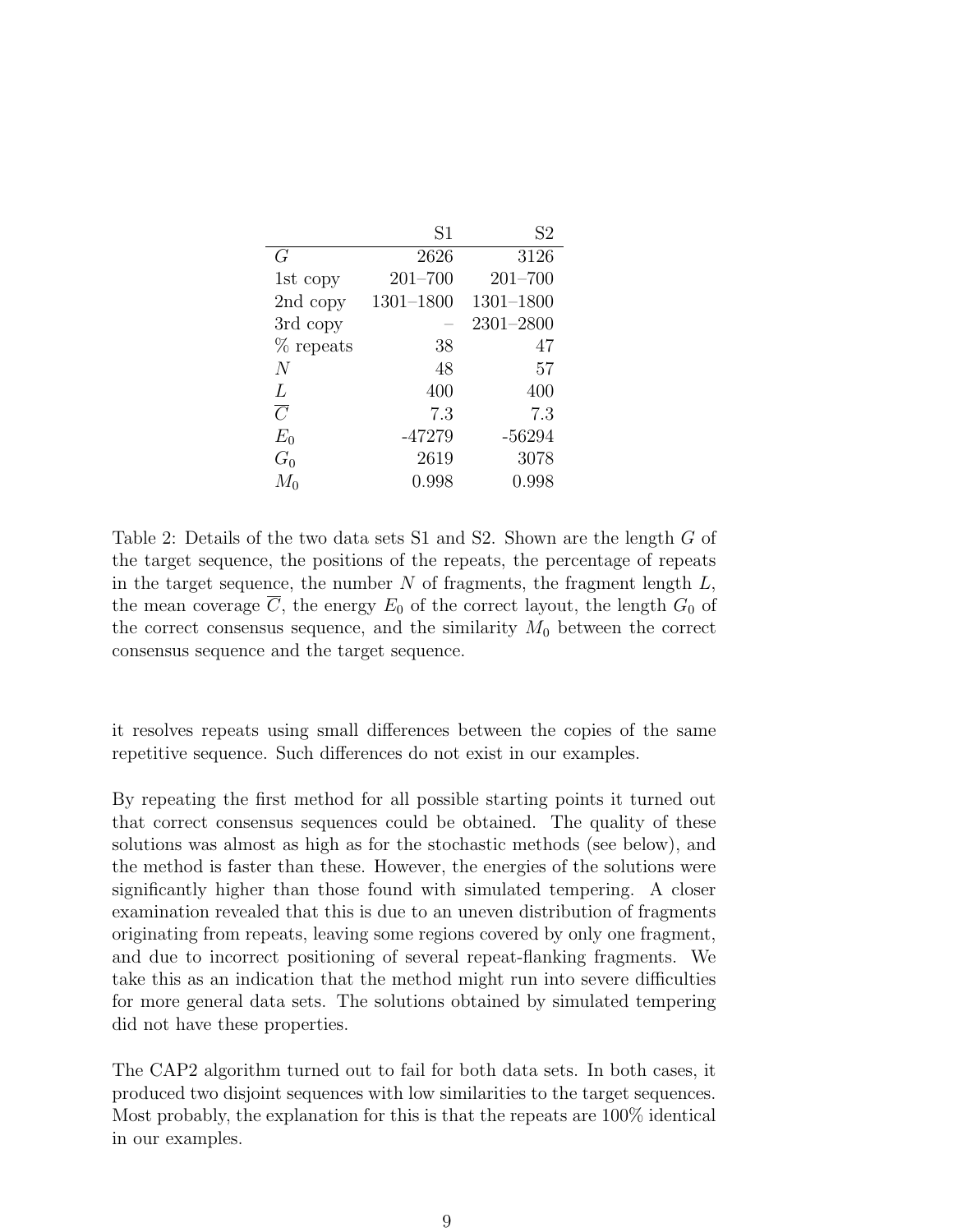

Figure 2: Runtime plots of the temperature index  $k$ , energy  $E$ , and similarity M to target sequence, for the S1 data set. The dashed lines are the corresponding values for the correct layout. Shown is only a third of the actual simulation.

#### 4.3 Data Set S1

In simulated tempering, to properly sample the solution space, the  $g_k$  parameters have to be carefully tuned to ensure that the system visits all temperatures with approximately the same frequency. For the S1 data set, tuning of these parameters required about 2 CPU minutes (on a Pentium III 500 MHz processor). We then made a production run of  $3 \times 10^8$  MC steps, corresponding to 30 CPU minutes. Runtime plots of  $E, M$ , and the temperature index k, for the first  $10^8$  MC steps is shown in Fig. 2.

From the top panel it can in particular be seen that the  $g_k$ 's were indeed properly tuned. The middle panel shows the evolution of the energy, where the dashed line indicates the energy of the correct layout. The system makes several independent visits to the lowest energies, indicating that the solution space is properly sampled. A comparison with data for  $M$  in the bottom panel, shows that these low-energy solutions indeed produce correct consen-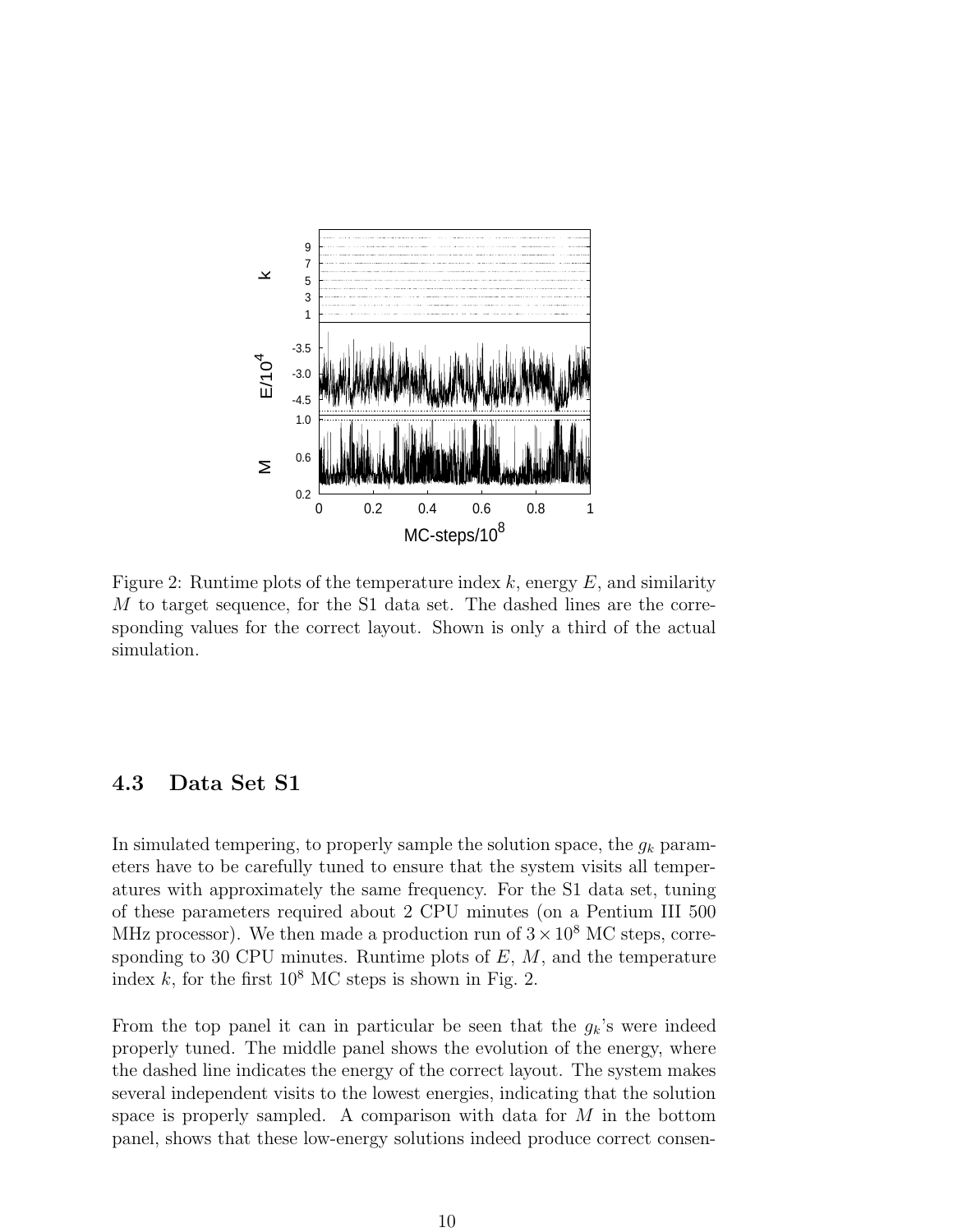| $F_{i}$  | M     | $G_c/G_0$ | $G_c/G$ |
|----------|-------|-----------|---------|
| $-47287$ | 0.998 | 1.000     | 0.997   |
| $-47283$ | 0.998 | 1.000     | 0.997   |
| $-47279$ | 0.998 | 1.000     | 0.997   |
| $-47275$ | 0.998 | 1.000     | 0.997   |
| $-47271$ | 0.998 | 1.000     | 0.997   |

Table 3: The five solutions found with lowest energies for the S1 data set. Shown are their energy  $E$ , their similarity  $M$  with the target sequence, their lengths  $G_c$ , in fractions of the target sequence length  $G$  and the correct consensus sequence length  $G_0$ .

sus sequences.

Table 3 shows the five solutions found with lowest energies. It can be seen that they all produce consensus sequences with the same similarity to the target sequence as the consensus sequence corresponding to the correct layout (see Table 2). The existence of several layouts producing the same correct consensus sequence reflects the fact that interchanging two fragments originating from the interior of repeats does not change the final result.

As a comparison, we also applied the simulated-annealing method to the S1 data set. Starting at the highest temperature used in the simulatedtempering run, and using the same set of temperatures, we performed a total of 10 runs, each starting in a different random layout. This number of runs corresponds to the number of independent visits to the lowest energies in the simulated-tempering run. By using  $3 \times 10^5$  MC steps per temperature, the total CPU time for the 10 runs was approximately the same as for the simulated-tempering run. A layout producing a correct consensus sequence was found in only one of the ten runs, which shows that simulated tempering is a competitive alternative to simulated annealing.

#### 4.4 Data Set S2

For the S2 data set we used a different set of temperatures (see Table 1). The lengths of the tuning and production runs were the same as for the S1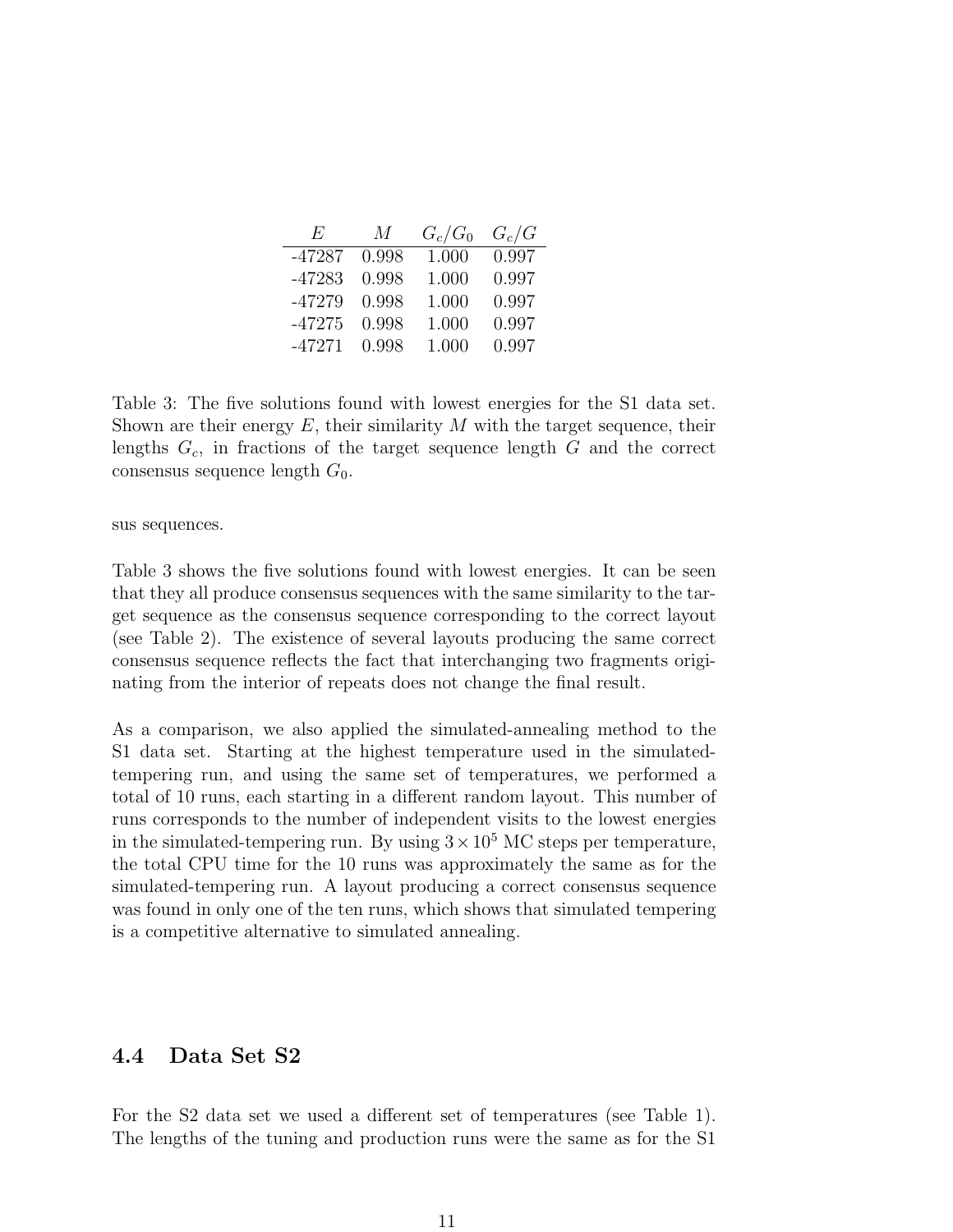|          | No screening |                   |       | Screening |       |               |         |
|----------|--------------|-------------------|-------|-----------|-------|---------------|---------|
| $E^-$    | $M_{\odot}$  | $G_c/G_0$ $G_c/G$ |       | E         |       | $M$ $G_c/G_0$ | $G_c/G$ |
| $-56791$ | 0.979        | 0.850             | 0.837 | -56278    | 0.624 | 1.000         | 0.985   |
| -56787   | 0.979        | 0.850             | 0.837 | $-56258$  | 0.624 | 1.000         | 0.985   |
| -56775   | 0.979        | 0.850             | 0.837 | $-56258$  | 0.998 | 1.000         | 0.985   |
| -56767   | 0.979        | 0.850             | 0.837 | -56254    | 0.624 | 1.000         | 0.985   |
| -56755   | 0.979        | 0.850             | 0.837 | -56254    | 0.998 | 1.000         | 0.985   |

Table 4: The five solutions with lowest energies found for the S2 data set, before and after screening for sequence lengths between 95 and 100% of the target sequence length, G.

data set.

In contrast to the S1 data set, the lowest-energy solutions for the S2 data set correspond to incorrect consensus sequences. From Table 4, which shows the five lowest-energy solutions found, it can be seen that these solutions correspond to consensus sequences with lengths that are only 83% of the target sequence length. Furthermore, although the similarity with the target sequence is high, it is not as high as for the correct solution (see Table 2).

However, by screening for consensus sequence length, it turns out that it is possible to find correct solutions among the low-energy solutions. The right-hand side of Table 4 shows the five lowest-energy solutions with consensus sequence lengths between 95 and 100% of the target sequence length G. Table 4 shows that two of these solutions correspond to correct consensus sequences, while three of the solutions have the same length as the correct sequence, but a match of only 0.62. A closer examination of the latter solutions reveals that the repeats and the segments inbetween them are correctly assembled, but that the two segments which are flanked on both sides by repeats have been interchanged (see Fig. 3), a situation which our energy function cannot discriminate from the correct solution.

Choosing the set of temperatures, the number of MC steps,  $1.5 \times 10^5$ , and the number of runs, 11, in the same manner as for the S1 data set, we applied simulated annealing to the S2 data set too. Screening for consensus sequence length, as above, two of the runs found solutions producing incorrect consensus sequences with no simple relation to the correct solution. The other nine runs found solutions corresponding to the situation mentioned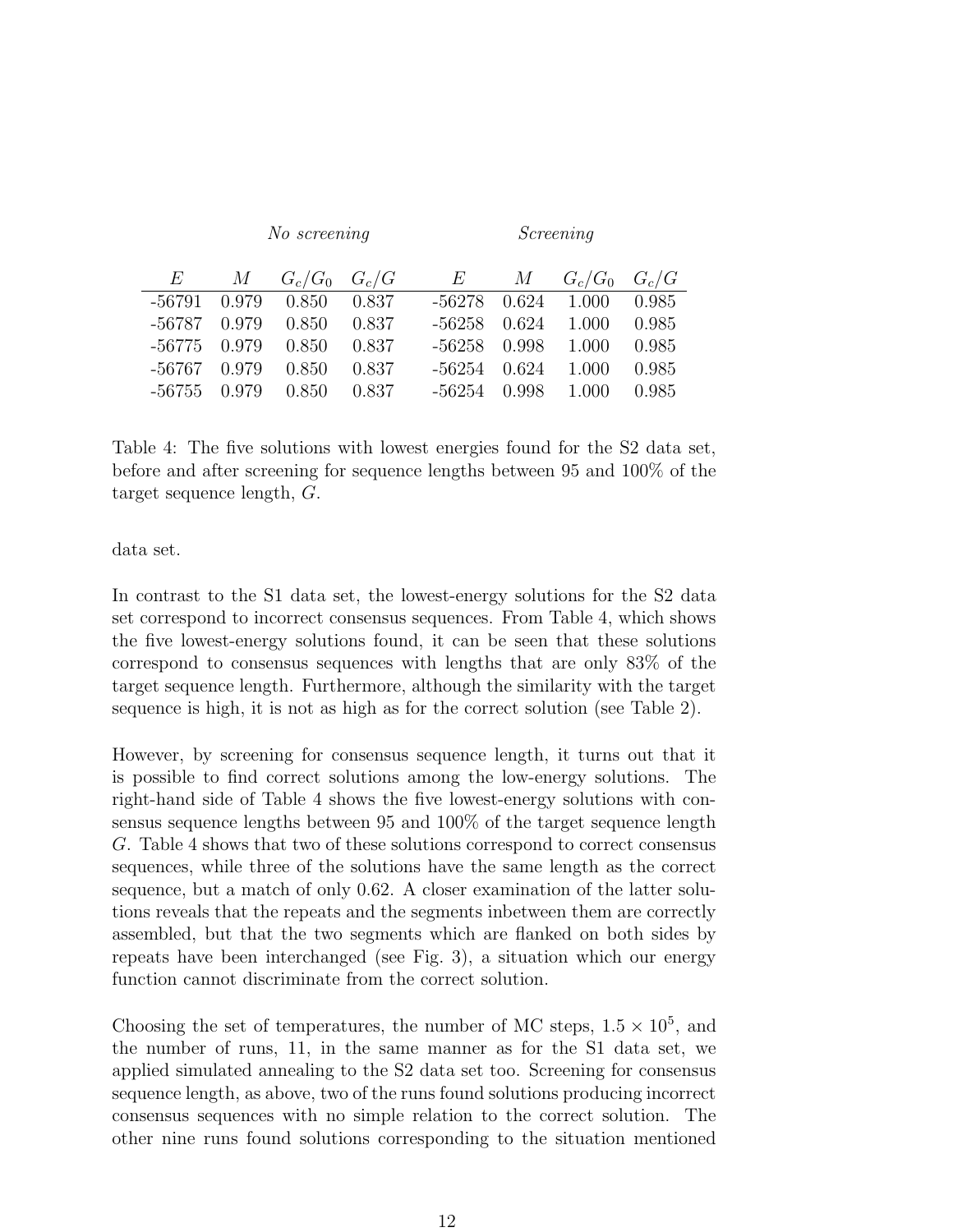above, with two internal segments interchanged.

# 5 Summary

In the presence of repeats in the target sequence, assembling shotgun data is a non-trivial task. Repeats produce incorrect assembly solutions competing with the correct solution, and it is a challenge for sequence assembly algorithms to discriminate these. The abundance of repeats in the DNA of complex organisms makes this a highly relevant problem.

Due to its speed and simplicity, the greedy algorithm is the most popular sequence assembly algorithm. In existing greedy based sequence assembly methods, repeats are resolved by either identifying and separating fragments corresponding to false overlaps, or by using extra information, not contained in the fragments.

In this paper we took a different approach. Using the stochastic method of simulated tempering, repeats were resolved by performing an extensive search of the solution space, without using extra information or separating fragments corresponding to false overlaps. The method was tested on two sequences with a two-copy and a three-copy repeat, respectively. It successfully solved the two-copy problem. For the three-copy problem, from the space of all possible solutions, it was able to single out two candidates, the correct solution and a solution with the two internal non-repetitive segments interchanged (see Fig. 3).

Our tests showed that simulated tempering is a competitive alternative to simulated annealing. Compared to simulated annealing, simulated tempering has the disadvantage that it contains an extra set of parameters that must be tuned. On the other hand, once this is done, it is sufficient to perform a single simulation; there is no need to restart the simulation from different initial layouts. Also, there is no cooling rate to be determined.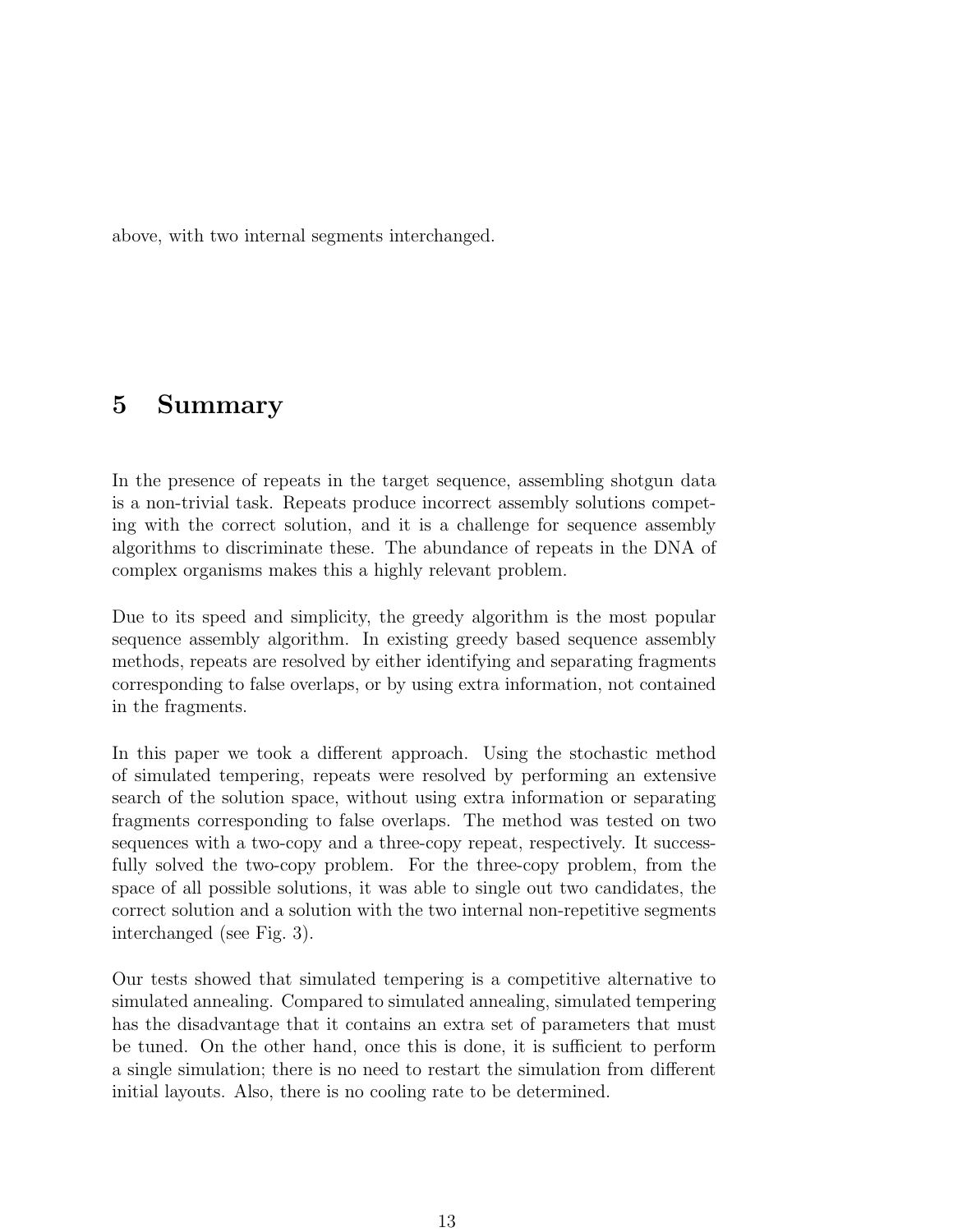

Figure 3: A schematic picture of the two solutions found for the S2 data set; (a) the correct solution and (b) the solution with the order of segment 2 and 3 interchanged. Boxes denote repeats and lines non-repetitive segments.

## 6 Acknowledgement

I would like to thank Anders Irbäck for valuable discussions and helpful comments on the manuscript. This work was supported by the Swedish Foundation for Strategic Research.

## References

Benson, D.A., Boguski, M.S., Lipman, D.J., Ostell, J., Ouellette, B.F., Rapp, B.A. and Wheeler, D.L. (1999) GenBank. Nucleic Acids Res. 27, 12–17.

Brown, T.A. (1999) Genomes. BIOS Scientific Publishers Ltd, Oxford.

Burks, C., Engle, M.L. and Parsons, R.J. (1994) Integration of Competing Ancillary Assertions in Genome Assembly. In Altman, R., Brutlag, D., Karp, P., Lathrop, R., and Searls, D. (eds). International Conference on Intelligent System for Molecular Biology, AAAI Press, Menlo Park, CA, pp. 62–69.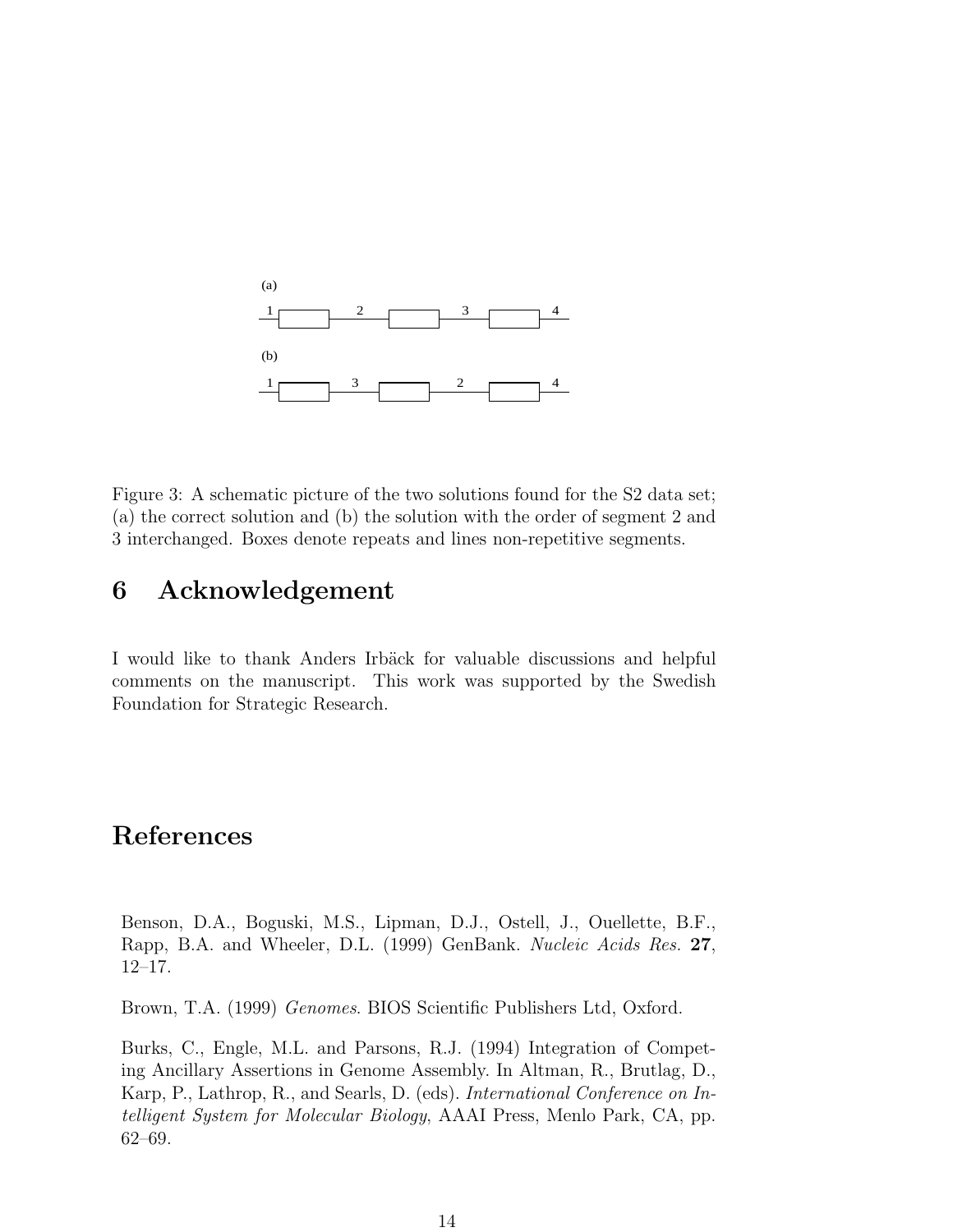Burks, C., Engle, M.L. and Forrest, S. (1994) Stochastic Optimization Tools for Genomic Sequence Assembly. In Venter, J.C. (ed). Automated DNA Sequencing and Analysis Techniques, Academic Press, pp. 249–259.

Churchill, G., Burks, C., Eggert, M., Engle, M.L. and Waterman, M.S. (1993) Assembling DNA Sequence Fragments by Shuffling and Simulated Annealing. Technical Report LA-UR-93-2287, Los Alamos National Laboratory, Los Alamos, NM.

Green, P. (1996) PHRAP documentation. http://bozeman.mbt.washington.edu/phrap.docs/phrap.html. University of Washington, Seattle.

Hansmann, U.H.E. and Okamoto, Y. (1997) Numerical Comparisons of Three Recently Proposed Algorithms in the Protein Folding Problem. J. Comput. Chem. 18, 920–933.

Huang, X. (1992) A Contig Assembly Program Based on Sensitive Detection of Fragment Overlaps. Genomics. 14, 18–25.

Huang, X. (1996) An Improved Assembly Program. Genomics. 33, 21–31.

Irbäck, A. and Potthast, F. (1995) Studies of an Off-Lattice Model for Protein Folding: Sequence Dependence and Improved Sampling at Finite Temperature. J. Chem. Phys. 103, 10298–10305.

Kim, S. and Segre, A.M. (1999) AMASS: A Structures Pattern Matching Approach to Shotgun Sequence Assembly. J. Comput. Biol. 6, 163–186.

Kirkpatrick, S., Gellat, C.D.Jr and Vecchi, M.P. (1983) Optimization by Simulated Annealing. Science 220, 671–680.

Lyubartsev, A.P., Martsinovski, A.A., Shevkunov, S.V., and Vorontsov-Velyaminov, P.N. (1992) New Approach to Monte Carlo Calculation of the Free Energy: Method of Expanded Ensembles. J. Chem. Phys. 96, 1776– 1783.

Marinari, E. and Parisi, G. (1992) Simulated Tempering: A New Monte Carlo Scheme. Europhys. Lett. 19, 451–458.

Myers, E.W. (1995) Toward Simplifying and Accurately Formulating Fragment Assembly. *J. Comput. Biol.* **2**, 275–290.

Myers, E.W. *et al.* (2000) A Whole-Genome Assembly of Drosophila. Science 287, 2196–2204.